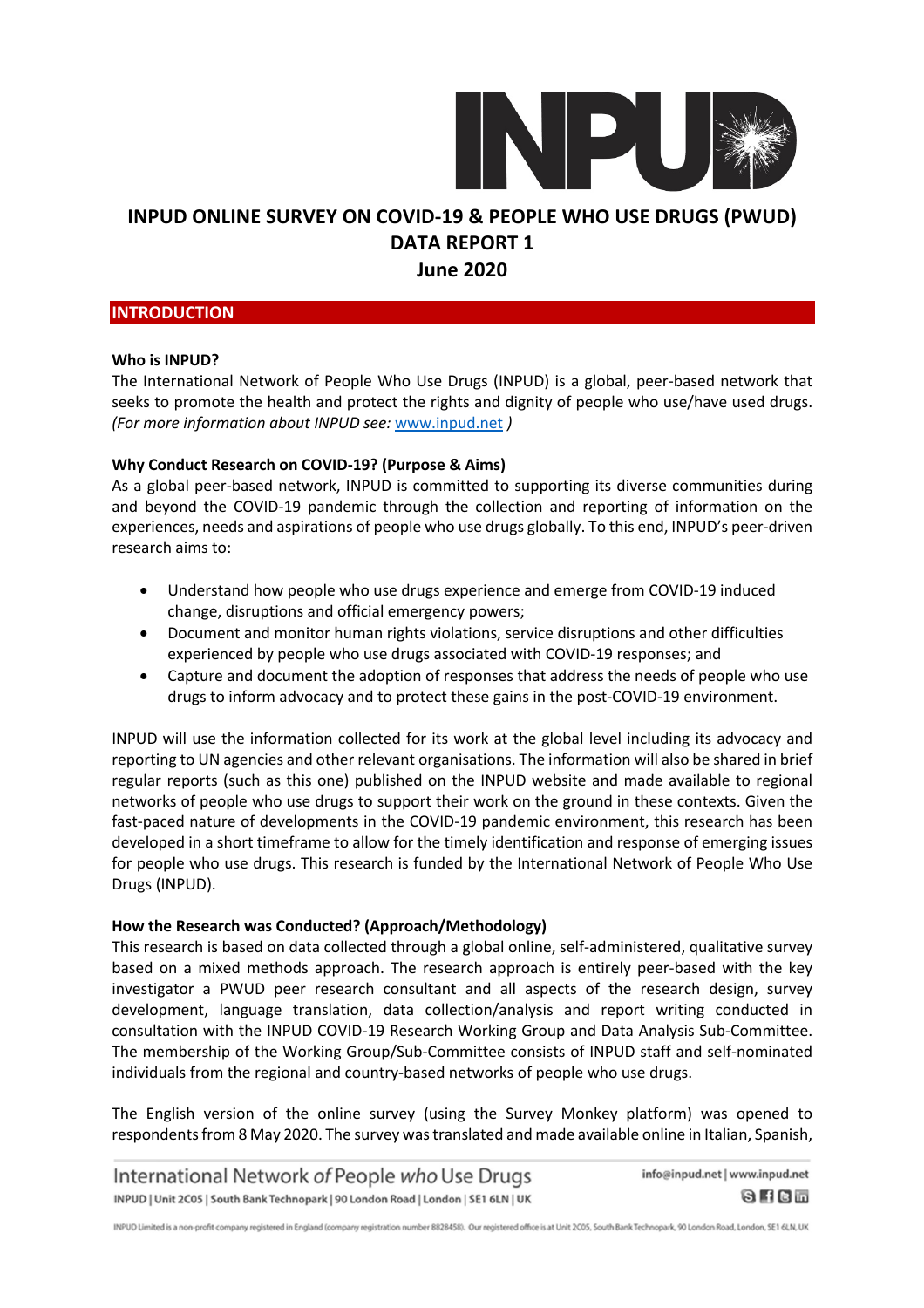

### **June 2020**

Russian, Hindi and Portuguese. The data analysed in this report was collected between 8 May – 31 May 2020 across all six language versions of the survey. Data analysis was conducted using automatically generated Survey Monkey data summary reports for the quantitative results and a qualitative thematic analysis approach to identify the key themes within each language version and the collated data set. Data collection is ongoing and further data analysis and reports will be produced in due course.

### **RESULTS & DISCUSSION**

The data presented below is a brief overview and summary of initial data from the first 3 weeks of the online survey. The English survey was available first with surveys in the other languages being uploaded as soon as they were available. The data analysis below reflects this development process. This data report is designed to provide a brief overview of the data collected and some of the key emerging issues. For this reason, not all available data is included in the analysis below.

*Country specific data has been provided for some responses to provide context, but this should not be taken to mean that the issues reported have not occurred in other settings.*

This brief report includes:

- 1. **Overview of the total sample** to 31 May 2020;
- 2. Data on 3 **specific COVID-19 questions** on testing and awareness of cases;
- 3. **Brief qualitative summary of key themes and issues** from 4 key sections of survey on:
	- **a. Health and Harm Reduction;**
	- **b. Drug Use and Safe Supply;**
	- **c. Drug Laws and Detention; and**
	- **d. Protecting Human Rights.**

### **1. Overview of Sample**

A total of 222 respondents from 50 countries completed the online survey between 8 May – 31 May 2020 which includes 104 respondents to English survey, 50 respondents to Spanish survey, 19 respondents to Italian survey, 8 respondents to Hindi survey, 19 respondents to Portuguese survey and 22 respondents to Russian survey.

Of these respondents, a majority 212 (96%) identified as people who use/have used drugs, 7 (3%) respondents to the English survey answered "no" and 3 (1%) respondents skipped the question (from English (2) & Hindi (1) surveys). All 110 (100%) respondents to the Italian, Portuguese, Russian and Spanish surveys answered "yes" to question 1. Table 1 below shows the number of respondents who identified as a person who uses/has used drugs based on the language version completed:

International Network of People who Use Drugs INPUD | Unit 2C05 | South Bank Technopark | 90 London Road | London | SE1 6LN | UK

info@inpud.net | www.inpud.net  $0$  f  $0$  m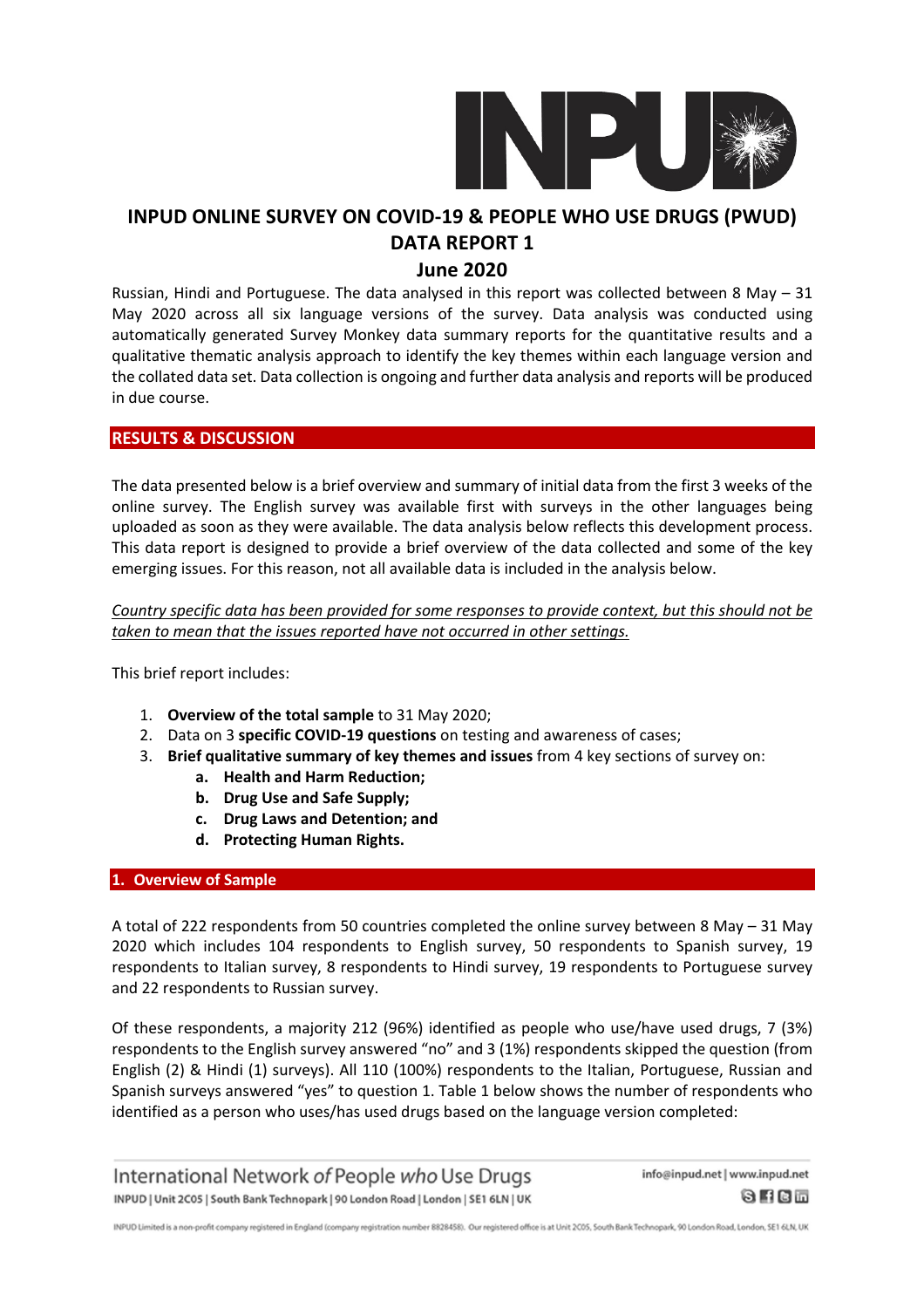



Participants were asked whether they were completing the survey as an individual or on behalf of a peer-led organisation. Of the 222 total respondents, a majority 160 (72%) are individual respondents and 24 (11%) responded on behalf of peer-led organisation. A total of 38 (17%) of respondents skipped this question.

### *Age Range:*

Of the 222 total respondents, most 54 (24%) respondents are in 25-34 y.o. age range, followed by 46 (21%) in 35-44 y.o. age range and 36 (16%) in 45-54 y.o. age range. A slightly smaller number 24 (11%) respondents in 55-64 y.o range and 23 (10%) respondents in 18-24 y.o. age range. There was only 1 respondent in the over 65 y.o. age range in English sample and no respondents under 18 in any of the samples. A total of 38 (17%) respondents skipped this question.

International Network of People who Use Drugs INPUD | Unit 2C05 | South Bank Technopark | 90 London Road | London | SE1 6LN | UK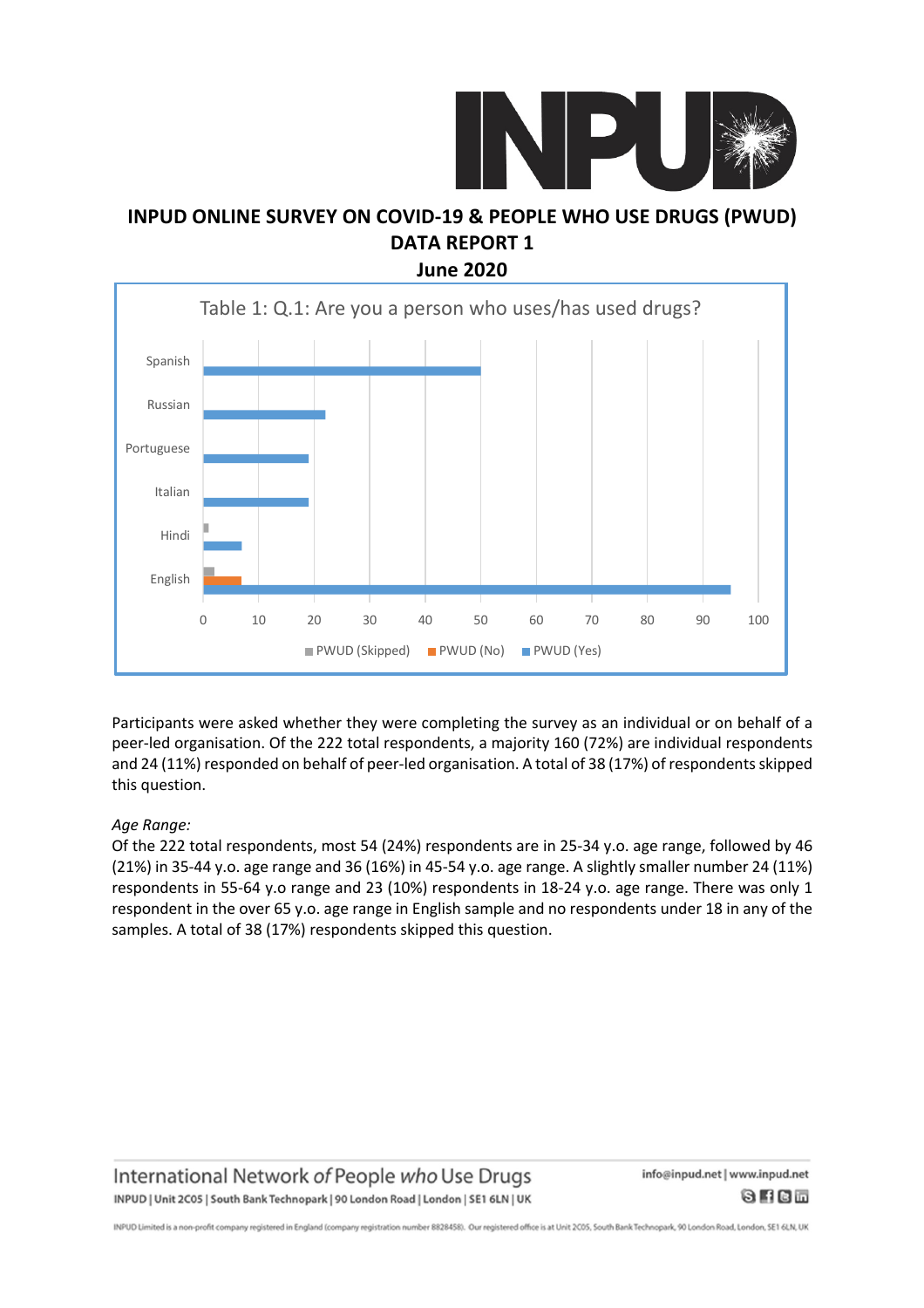



### *Gender Identity:*

Of the 222 total respondents, 92 (41%) of respondentsidentified as male and 81 (37%) of respondents identified as female. A total of 3 (1%) of respondents identified as Trans, 4 (2%) identified as Nonbinary, 2 (1%) as Gender Fluid and 2 (1%) as Other gender identity. A total of 38 (17%) of respondents skipped this question.

### *Race/Ethnicity:*

Of the 222 total respondents, 98 (55%) identified as White/Caucasian, 36 (20%) as Hispanic/Latino, 14 (8%) Russian, 9 (5.5%) Asian, 7 (4%) South Asian, 7 (4%) Black/African American, 4 (2.5%) Sub-Saharan African and 2 (1%) Middle Eastern. A total of 45 (20%) of respondents skipped this question.

### *Drugs Used Most Often:*

Respondents were asked about drugs used most and could select more than one option. Among the respondents to this question, the most used drugs are Cannabis (65%), Opioids (48%), Stimulants (34%) Psychedelics (26%) with smaller number of respondents listing other drugs including: Benzodiazepines, Dissociatives (incl. Ketamine), Fentanyl, MDMA, GHB, Alcohol and Tobacco. Approximately 20% of respondents chose to skip this question which likely relates to potential concerns about answering questions relating to the use of illicit drugs.

International Network of People who Use Drugs INPUD | Unit 2C05 | South Bank Technopark | 90 London Road | London | SE1 6LN | UK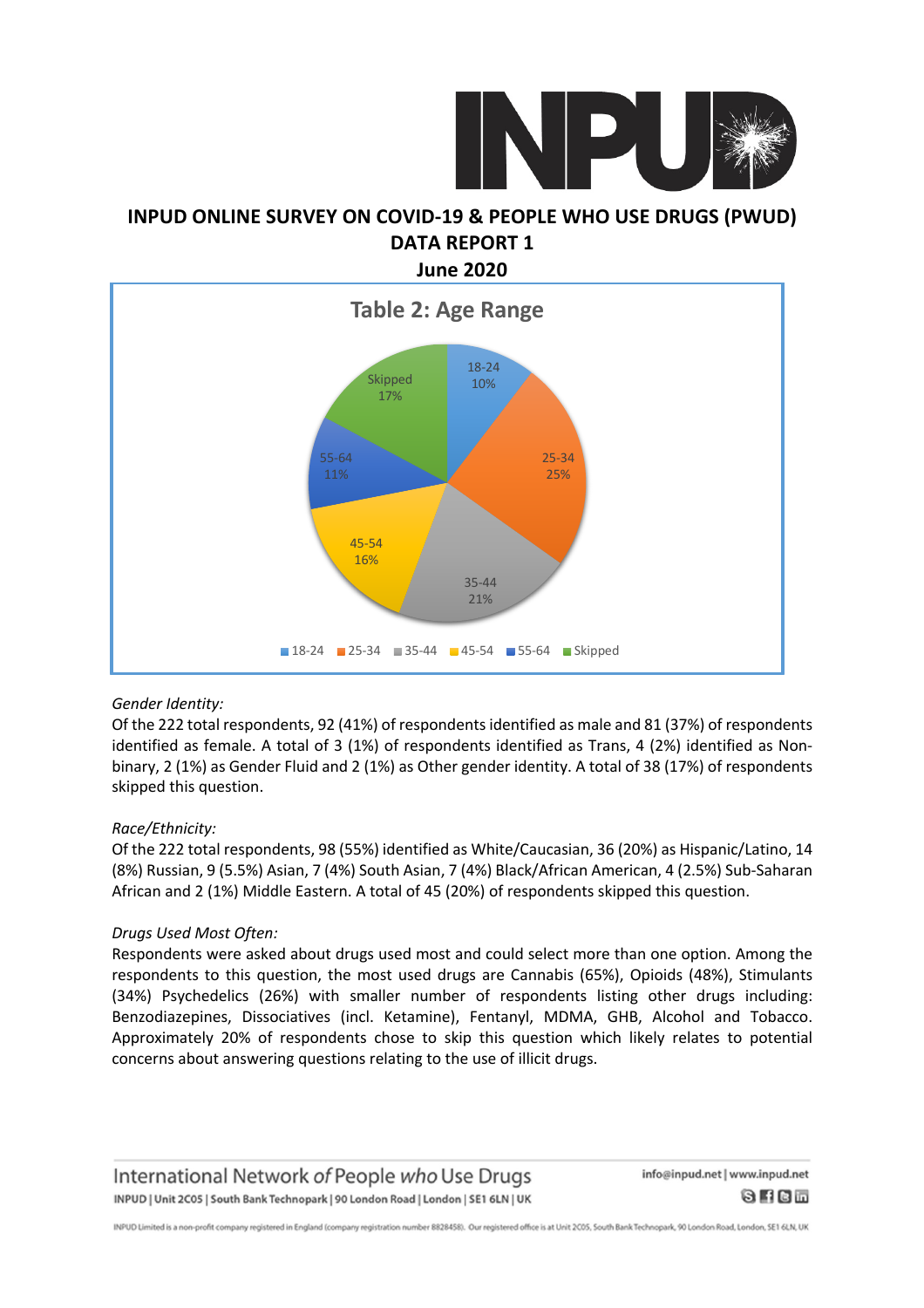

### **June 2020**

#### **2. Specific COVID-19 Questions on Testing and Awareness**

INPUD is aware of the complexities associated with asking questions about testing and diagnosis associated with COVID-19. Current access to testing is very limited, even where testing is available, questions over reliability remain, and people's understanding of the virus and associated illness is still developing. Despite these issues however, the overwhelming lack of data on the impact of COVID-19 among people who use drugs prompted us to include a small number of initial questions on these issues to help further build our understanding. Respondents were asked 3 questions relating to COVID-19 including whether they had tested positive for COVID-19, whether they suspected they had COVID-19 but had not been tested and whether they had heard about COVID-19 cases among people who use drugs in their local area.

Perhaps unsurprisingly given the lack of accessto testing, most respondents(94%) answered that they had not tested positive to COVID-19. When asked a follow-up question about whether they suspected they may have had COVID-19, but had not been tested however, approximately 13% of respondents answered "yes" adding comments such as: *"possibly in February was the sickest I ever been before stuff started shutting down"* and *"wanted to be tested but cannot"*.

Further, approximately 68% of respondents answered "no" when asked if they were hearing about COVID-19 cases among people who use drugs in their area but 20% of respondents answered "yes" to this question with the remaining 12% "unsure". Additional comments included a range of issues such as concerns about *"cases spiking in homeless populations which include PWUD"* and *"hearing that people are testing positive in my neighbourhood without symptoms and hearing about lots of people being treated"*.

Others raised concerns about what they saw as the lack of systematic data collection in relation to COVID-19 and people who use drugs and about the *"very poor involvement of drug usersin the COVID-19 fight"*. Linked to this issue, another respondent made the comment that *"it is strange that we haven't heard of any peers with COVID"* although others stated that they *are* hearing about COVID-19 cases among clients using Needle & Syringe Programs (NSPs) in their local areas. Also of note, were comments about dealers trying to ensure social distancing to keep their customers and themselves safe. These issues will require ongoing monitoring to form a clearer picture of what is occurring.

#### **3. Qualitative Summary of Key Themes & Issues**

### *Section 1: Health & Harm Reduction*

This section focused on a series of questions about access to harm reduction and other health and social services support for people who use drugs in the COVID-19 pandemic environment. Specific issues include what services PWUD have access to, whether services have been prioritised and/or expanded due to COVID-19 and how PWUD are coping with the challenges associated with the COVID-19 pandemic.

International Network of People who Use Drugs INPUD | Unit 2C05 | South Bank Technopark | 90 London Road | London | SE1 6LN | UK

info@inpud.net | www.inpud.net  $8$  H C  $-$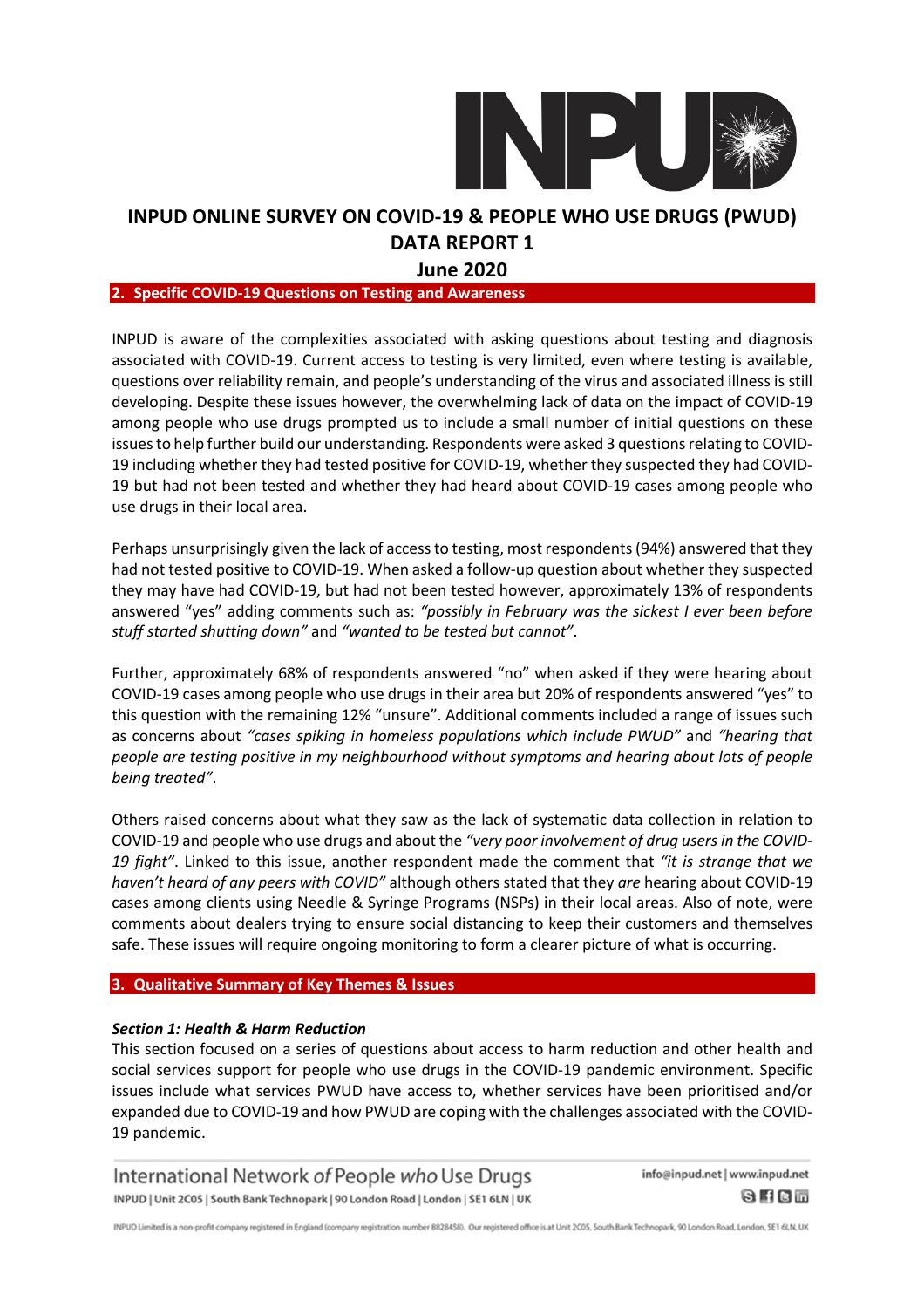

#### *Access to Harm Reduction Services:*

One of the more positive outcomes from this survey is that when asked a general question about whether harm reduction services are available in their area approximately 65% respondents answered "yes". Although it should be said, that 65% still indicates considerable room for improvement in the provision of basic harm reduction services. The only exception to this was in the Spanish language survey where over 50% of respondents answered "no" to this question.

When respondents were asked about whether harm reduction services are *properly* funded in their area however, we see almost the opposite response with close to 80% answering "no" or "unsure" and only around 20% answering "yes". The only exception to this trend is the Hindi survey with approximately 60% of respondents answering "yes" and only 25% answering "no" and 15% "unsure". It is important to note here however that the numbers in the first 3 weeks of the Hindi survey are small (n=8) as it was one of the last surveys to become available. It may also reflect the level of understanding of "harm reduction" services in different regions of the country by the survey respondents. Ongoing monitoring of the above issues will be important as more respondents complete the survey.

### *Types of Harm Reduction Services Available:*

Respondents were also asked about the specific types of harm reduction services available and could choose as many options as applied. While those who had access to harm reduction services indicated they had access to 'core' harm reduction services such as NSP, Opioid Treatment (OST), HIV testing, counselling & ART, HCV prevention, diagnosis and treatment, STI prevention and treatment and harm reduction information, they identified ongoing problems with access to certain types of harm reduction services. These included HBV vaccination, diagnosis and treatment, TB prevention, diagnosis and treatment and comprehensive overdose prevention including naloxone provision. Respondents also identified an ongoing lack of access to safe consumption rooms, drug checking services, heroin assisted treatment and safe supply programs with only small numbers of respondents indicating the availability of these harm reduction services in their area.

It should also be noted that even where harm reduction services are available, some surveys indicated better access to some services than others. For example, the Hindi survey respondents indicated better access to OST than NSP while the Portuguese speaking respondents only indicated moderate access to NSP and no access to OST. The Italian survey respondents were the only participants to indicate a high level of access to comprehensive overdose prevention (including naloxone provisions) at 75% followed by the English survey respondents at 50%. On average however, only 30% of respondents across all surveys indicated access to comprehensive overdose prevention.

#### *Expansion and Prioritisation of Harm Reduction Services & COVID-19:*

When asked about additional funding being made available for harm reduction services in their area to respond to COVID-19 over 90% of respondents answered either "no" or "unsure" to this question. Similarly, approximately 70% respondents answered "no" or "unsure" to whether harm reduction

INPUD Limited is a non-profit company registered in England (company registration number 8828458). Our registered office is at Unit 2C05, South Bank Technopark, 90 London Road, London, SE1 6LN, UK

International Network of People who Use Drugs INPUD | Unit 2C05 | South Bank Technopark | 90 London Road | London | SE1 6LN | UK

info@inpud.net | www.inpud.net  $0$  f  $0$  m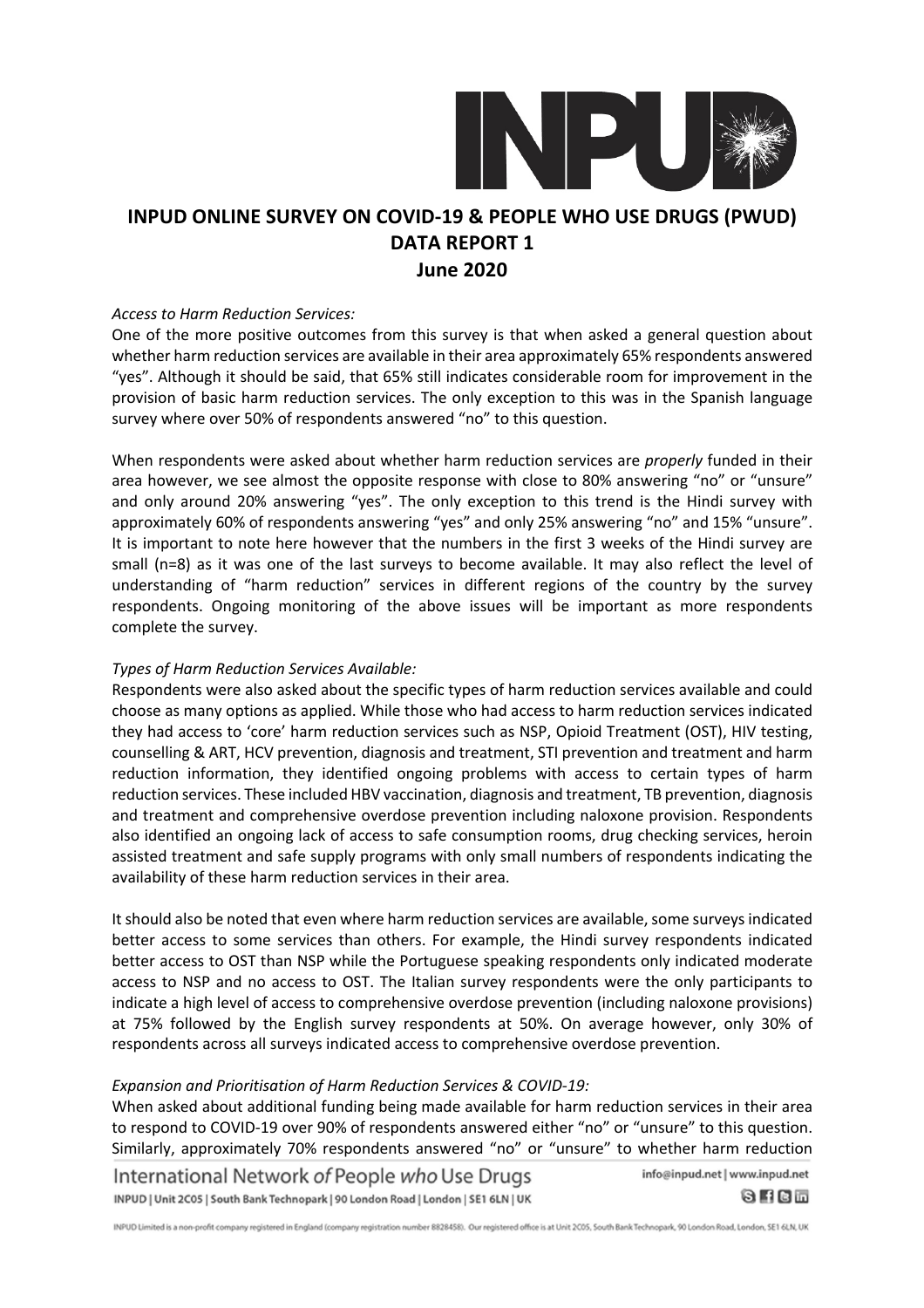

### **June 2020**

services in their local area have been declared a 'essential service'. Together, these questions highlight at best, that people who use drugs have not been sufficiently made aware of increasesto or prioritising of harm reduction services in response to COVID-19 or, at worst, it is a sign that harm reduction services have not been protected and scaled-up in the COVID-19 pandemic. Ultimately, either conclusion is concerning when we consider that some people who use drugs may be living with multiple chronic health conditions, compromised immune systems and other issues such as poor housing, homelessness, poverty, incarceration, etc.

Respondents also overwhelmingly stated that overall, harm reduction services had decreased rather than increased both in relation to opening hours and the types of services offered. Additional comments from respondents included perspectives on service availability issues including that many state-run or government services had closed mostly or entirely sometimes leaving NGO and peer-run services as the only services operating in some areas (countries where this was specifically reported included Greece, Mexico, Belarus). Respondents also identified problems associated with harm reduction programsthat are part of a larger mainstream health service having to close when the larger service closed due to the COVID-19 shutdown.

Of the harm reduction services that were operating, respondents identified that some services had worked hard to develop new and modified service models in the COVID-19 environment including more home delivery, postal and mobile services for harm reduction supplies and more outreach, phone-based and minimum contact service delivery approaches. Respondents also mentioned the introduction of strategies such as pre-bagging and doubling/increasing the amount of supplies provided to reduce the need for PWUD to physically attend services. These developments however were tempered by comments about the stress that these additional service models were putting on NGO and peer-based services particularly if they were not receiving additional funding to cope with these changes and the additional demands on their services due to mainstream service closure.

### *Changes to Harm Reduction Services & COVID-19:*

Respondents were also asked about changesto harm reduction servicesin relation to COVID-19 safety and hygiene issues. Participants identified that harm reduction services had made changes in relation to issues such as physical distancing, access to hand sanitisation, good information on preventing Coronavirus, rules for accessing the service if unwell, outreach and home delivery. However, respondents identified less changes in relation to providing separate entry/exits and alternative service options such as dispensing chutes. The positive overall outcome is that less than 10% of respondents said that "no changes had been made" due COVID-19 conditions in the harm reduction services they access.

### *Take-home Doses of OST and Naloxone (pre-COVID):*

Although approximately 25% of respondents stated they had access to take-home doses of OST and naloxone pre-COVID-19, comments by respondents also strongly indicated a highly variable environment depending on the treating doctor, the clinic and the city, region and country. Respondents highlighted that the attitudes of medical professionals such as prescribing doctors to

International Network of People who Use Drugs INPUD | Unit 2C05 | South Bank Technopark | 90 London Road | London | SE1 6LN | UK

info@inpud.net | www.inpud.net

 $0$  f  $0$  m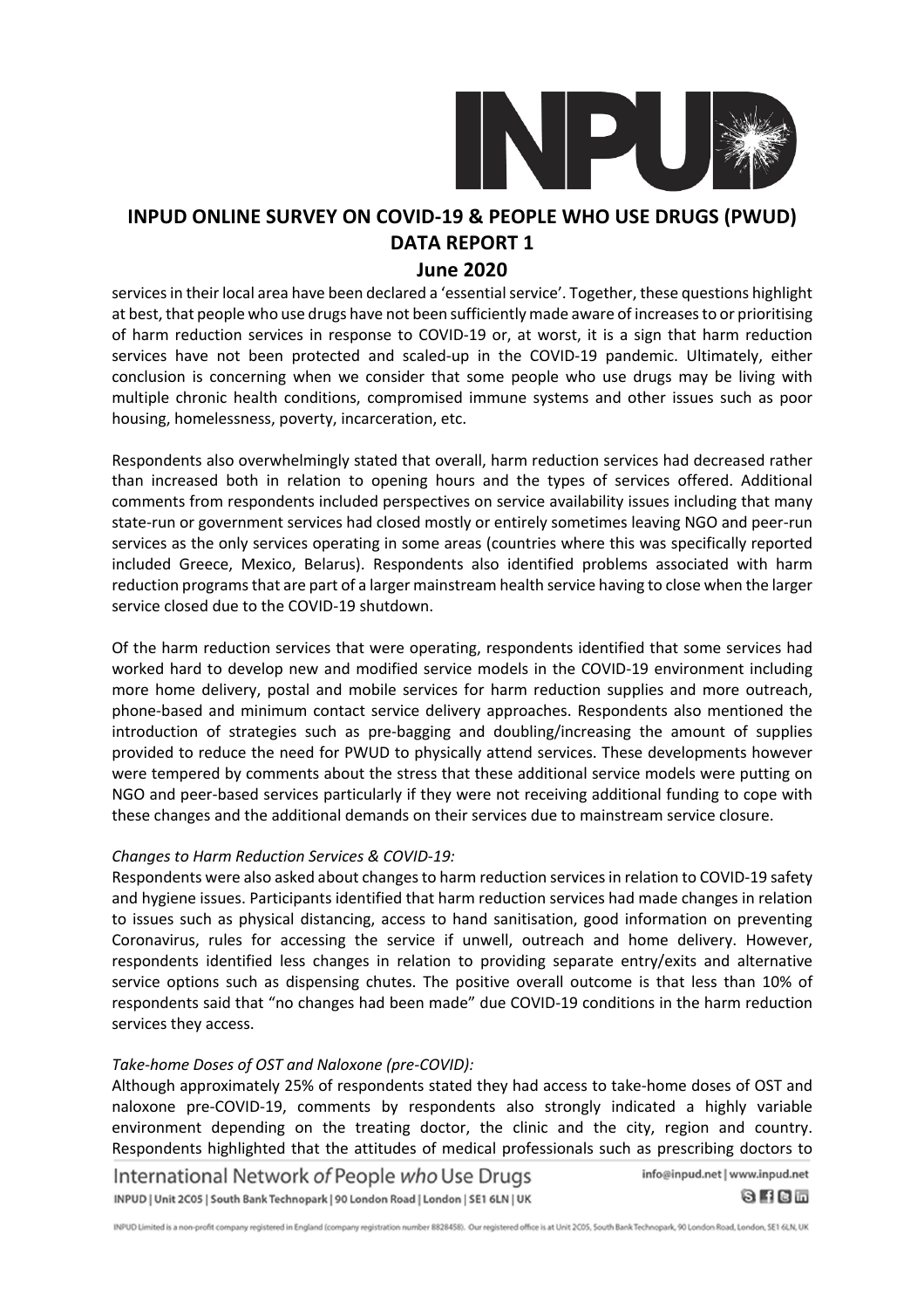

### **June 2020**

take-home doses of OST and naloxone are very dependent on where you live and the service you attend as highlighted here: *"Highly dependent on the program whether OST is available take home, and how they perceive your "stability" as a patient"*. Some respondents felt that there was more support from doctors for take-home doses of naloxone than take-home doses of OST. Many respondents also highlighted the ongoing problems with stigma and negative attitudes towards OST (including take-home doses), that the quality of service provision *"runs the gamut"* and that the *"rules are tight and inflexible"*. In addition, respondents from Belarus, Brazil, Bahrain, Nigeria, Cameroon, Russia and Egypt reported that both OST and naloxone continue to be unavailable.

### *Take-home Doses of OST & Naloxone during COVID-19:*

When asked whether attitudes towards take-home doses of OST and naloxone have changed since COVID-19, respondents were split with 30% of respondents answering "yes", 38% answering "no" and 32% "unsure". Comments by respondents however did highlight the fact that some countries/regions/cities had made changes to policy or relaxed guidelines on the amount of takehome and unsupervised doses available to people on OST such as more take-home doses, less supervised dosing and more flexibility in approaches for those at high risk of COVID-19. In some places home delivery is also available to people in self-isolation, quarantine and for those who are immune compromised. Numerous respondents pointed out how the relaxation of guidelines shows that flexibility in the way that OST is delivered is not only possible in relation to government policy but that it can be done safely and effectively, it *"treats people in a less punitive manner"* and *"more like adults"*.

Other respondents pointed out that it *"took time to get there"* particularly health departments and public authorities and that the full extent of flexibilities is still not being made available to people on OST in many places. Numerous comments by respondents also highlighted that although policies and guidelines may have changed, it doesn't mean that people on OST are getting more or any take-home doses. Indeed, some respondents indicated that they were not aware of whether changes to policies on OST take-home doses had been made or not. Respondents also expressed concerns about the *"permanency"* of any changes that have been made and what will happen in the post-COVID-19 environment. Others highlighted that COVID-19 conditions may have resulted in more flexibility for existing clients but that *"no new registration can be done even for those who need it"* due to the reductions in face-to-face service delivery.

Comments were also made about the important role that peer advocates have been undertaking in relation to changes to policies and directives on access to take-home doses both in relation to liaising with OST doctors, other service providers, health department officials, etc., and ensuring that changes are being communicated to people who use drugs and on OST in the community. There were specific comments about problems and delays in the implementation of changes due to *"breakdowns in communication"* and *"a lack of timely co-ordination between administrators and service providers"* making the situation unnecessarily complex for peer advocates/services and service users.

One important issue raised by multiple respondents was that although there may have been improvements and/or greater flexibilities introduced in relation to OST take-home doses, the same

International Network of People who Use Drugs INPUD | Unit 2C05 | South Bank Technopark | 90 London Road | London | SE1 6LN | UK

info@inpud.net | www.inpud.net  $0$  f  $0$  m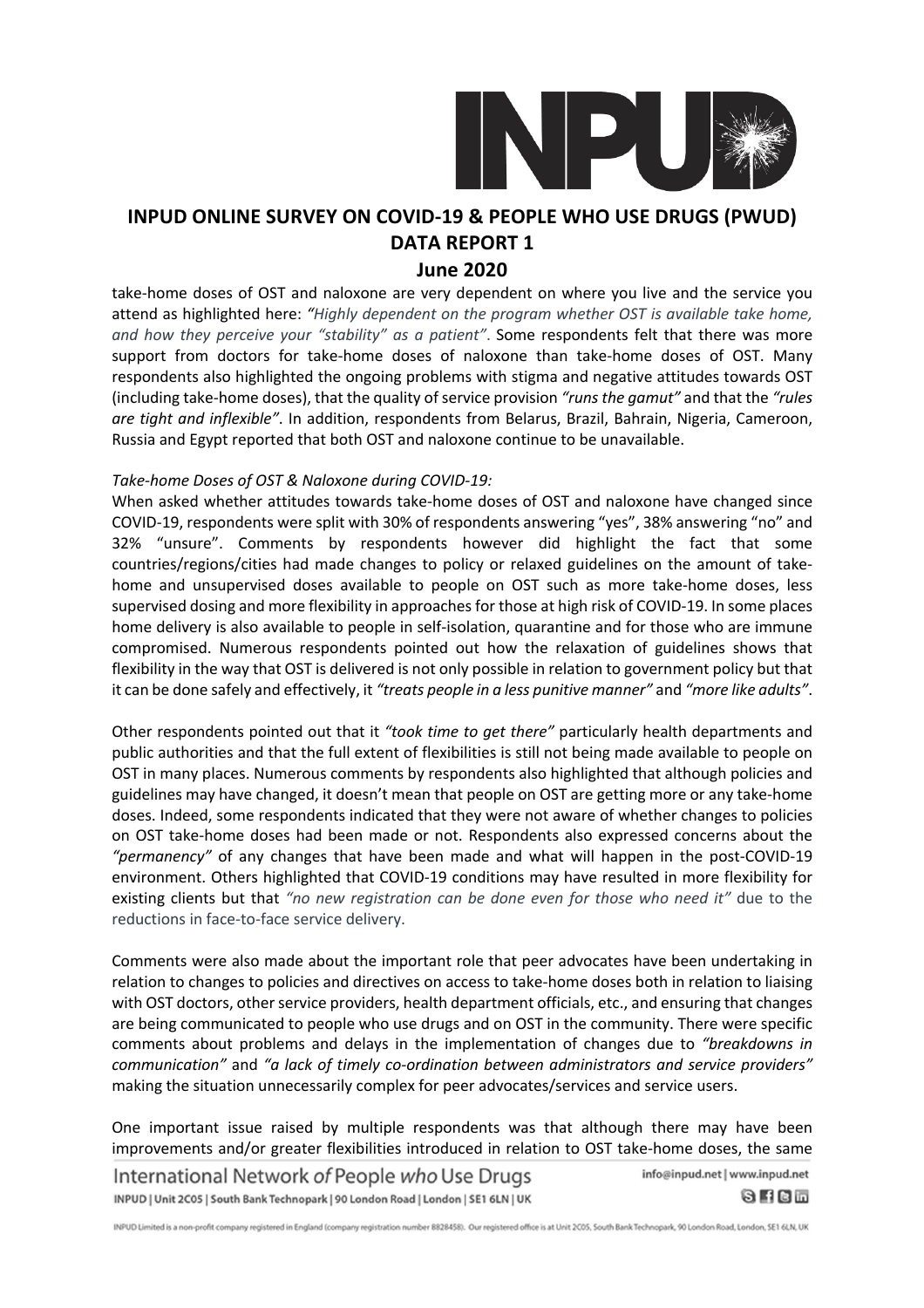

### **June 2020**

cannot be said for access to take-home naloxone. Respondents spoke about little or no access to takehome naloxone despite also commenting that they believed doctors, on-the-whole, would be more supportive of providing access to take-home naloxone than OST take-homes. But this does not mean that there are no barriers to accessing naloxone as demonstrated by this comment: "*Naloxone is practically unknown even among the drug users while many pharmacists do not encourage drug users* to buy it as they are under the impression that the safety it provides would become an incentive for *abusing opioids"*. Further monitoring of this issue is important to gain a better understanding of what is occurring in relation to access to take-home naloxone for people who use drugs and to identify and address ongoing accessissuesincluding addressing concerns about accessto comprehensive overdose prevention as also highlighted above.

Others pointed out that COVID-19 conditions have, in some places, made limited services even less available due to the closure of mainstream services. Issues were raised about cost increases associated with increased access to take-home doses and how people without means are having to pay for takehome doses that they may not have had to pay for previously due to the closure of services associated with COVID-19. Several comments highlighted the increased difficulties for people who use drugs and those on OST who are homeless and have little information, support or means to access any programs that are available particularly when many services can only be contacted via phone or online services. Respondents from the Hindi, Spanish, Russian and English surveys also highlighted that there are many places where OST and naloxone remains unavailable – regardless of COVID-19.

### *Access to Other Health/Support Services:*

When asked about access to other health and support services during COVID-19, on average only 30% of respondents indicated they had access to outreach and free food services, followed by 20-30% of respondents who indicated access to housing, emergency shelters, free legal services, women's services and family & domestic violence services. Over 20% of respondents indicated they had no access to other health and support services.

Some of the comments provided by respondents give a sense of the confusion, frustration and hardship many people who use drugs are experiencing in relation to accessing broader health and support services, not only in the time of COVID including: *"the landscape of services has dramatically changed and I'm unsure of what is no longer available at this time"* and this comment*,* that highlights the discriminatory rules conditions imposed on people who use drugs that limit their ability to freely access existing social services. *"Only the newly opened one Shelter for Homeless Drug Users. Nothing else and sadly nothing for women. Nothing provided for abused women who use drugs. They are* usually asked to 'get clean' and then come back to a safe place/shelter to sleep or be treated for the abuse. The results are horrendous as they are practically left to suffer, unable to brake [sic] free of their *abusers"* (Greece) and *"Drug-using sex workers in my area - my peers - hardly have access to any of the above even outside the context of a pandemic"* (United States).

International Network of People who Use Drugs INPUD | Unit 2C05 | South Bank Technopark | 90 London Road | London | SE1 6LN | UK info@inpud.net | www.inpud.net  $0$  f  $0$  m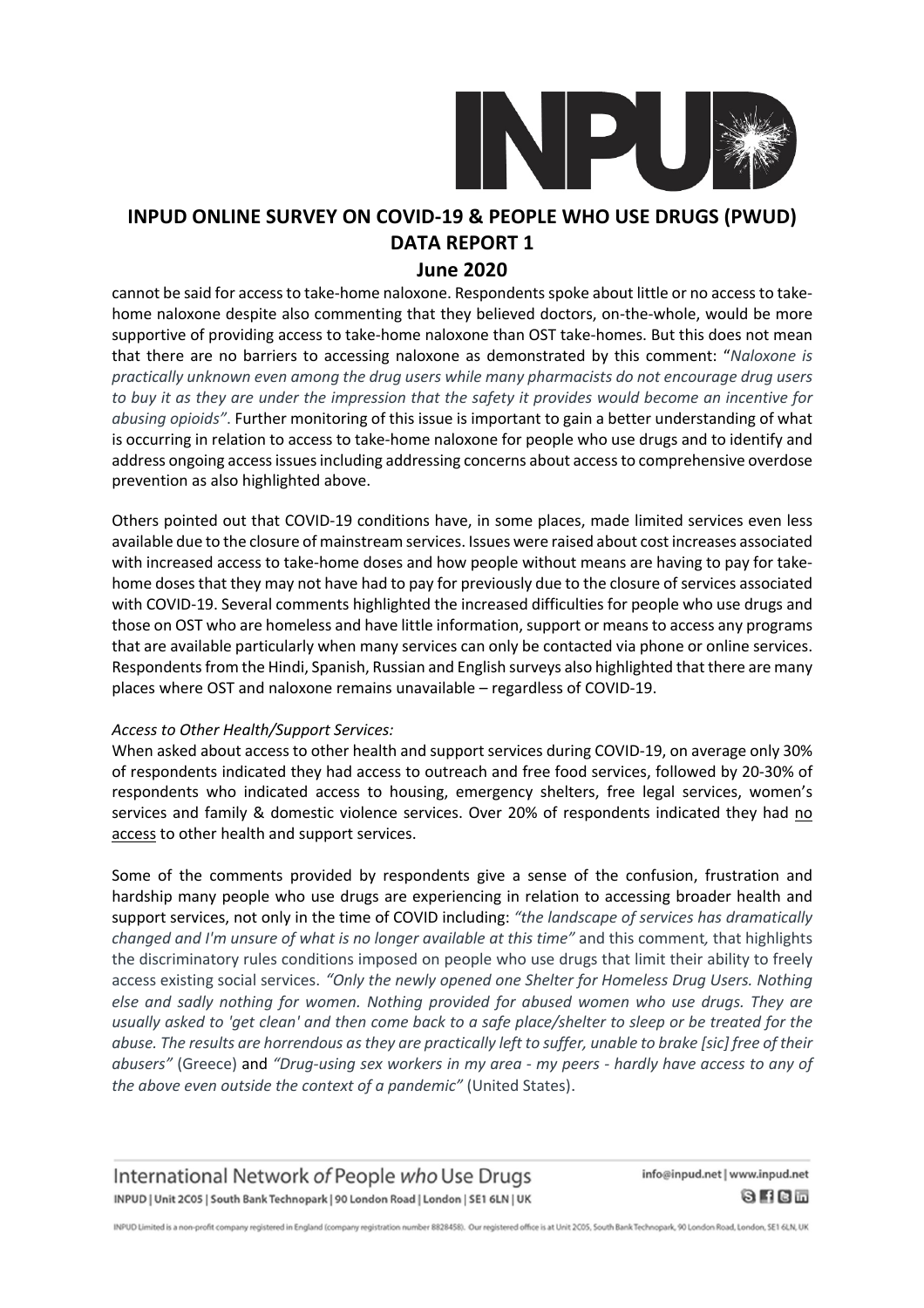

### **June 2020**

#### *Impact of COVID-19 on PWUD:*

The final question in the section on health and harm reduction related to how respondents are coping in relation to the impact of COVID-19 on how they are feeling. Respondents could select as many options as applied. Between 40-50% of respondents reported feelings of loneliness, anxiety, social isolation and feeling uncertain and scared about the future. A further 35% of respondents reported feeling anger and frustration and while 30% of respondents reported feeling depressed another 30% stated they were feeling OK and coping OK. While approximately 25% of respondents said they were unsure about the impact that COVID is having for them, almost 20% reported having suicidal thoughts.

While these issues are difficult to measure in a qualitative survey, and of course, different issues will affect different people in different ways depending on many other factors including their background/context/country, etc., it does provide some insight into the impact COVID is having on an already highly marginalised community.

### *Section 2: Drug Use & Safe Supply*

This section focused on a series of questions about changes to the illicit drug market, drug use practices, drug-related overdose and disruptions to OST medications for people who use drugs in the COVID-19 pandemic environment.

#### *Changes to the Illicit Drug Market:*

Between 50-70% of respondents reported that prices have increased, quality has decreased and deals have become smaller. Over 40% of respondents also reported that people are switching drugs because they cannot get access to their preferred drugs/s but others highlight that lockdown and lack of contact with people makes it difficult to know what is really happening: *"It's a mixed reality and depends on the drug of choice. People seem to be using more cannabis and less cocaine... but again difficult to tell with little access to the outdoors."*

A further 30% of respondents reported problems with adulterants. Just over 10% of respondents reported new drugs appearing on the market and comments referred to increases in people buying drugs online and a decrease in street dealing due to increased visibility, police presence and large fines for breaching lockdown directives including this comment: *"Police make more controls than before.* It's difficult buy and sell in streets" and "Meeting with people is risky from both the virus and police".

Approximately 5% of respondents reported no change in the market but, additional comments from respondents indicated that people are expecting this situation to change as the COVID-19 lockdown continues including the following comments: *"no change yet but we expect it to come soon"* and *"We expected substantial shortages but no dramatic changes have been noticed yet in the market"* and *"Heard varying reports" and" Talk of potential shortages"* and *"…there have been scattered reports of reduced availability and purity, and higher prices - mainly for heroin and cannabis"* (United Kingdom).

International Network of People who Use Drugs INPUD | Unit 2C05 | South Bank Technopark | 90 London Road | London | SE1 6LN | UK

info@inpud.net | www.inpud.net  $8$  H C  $-$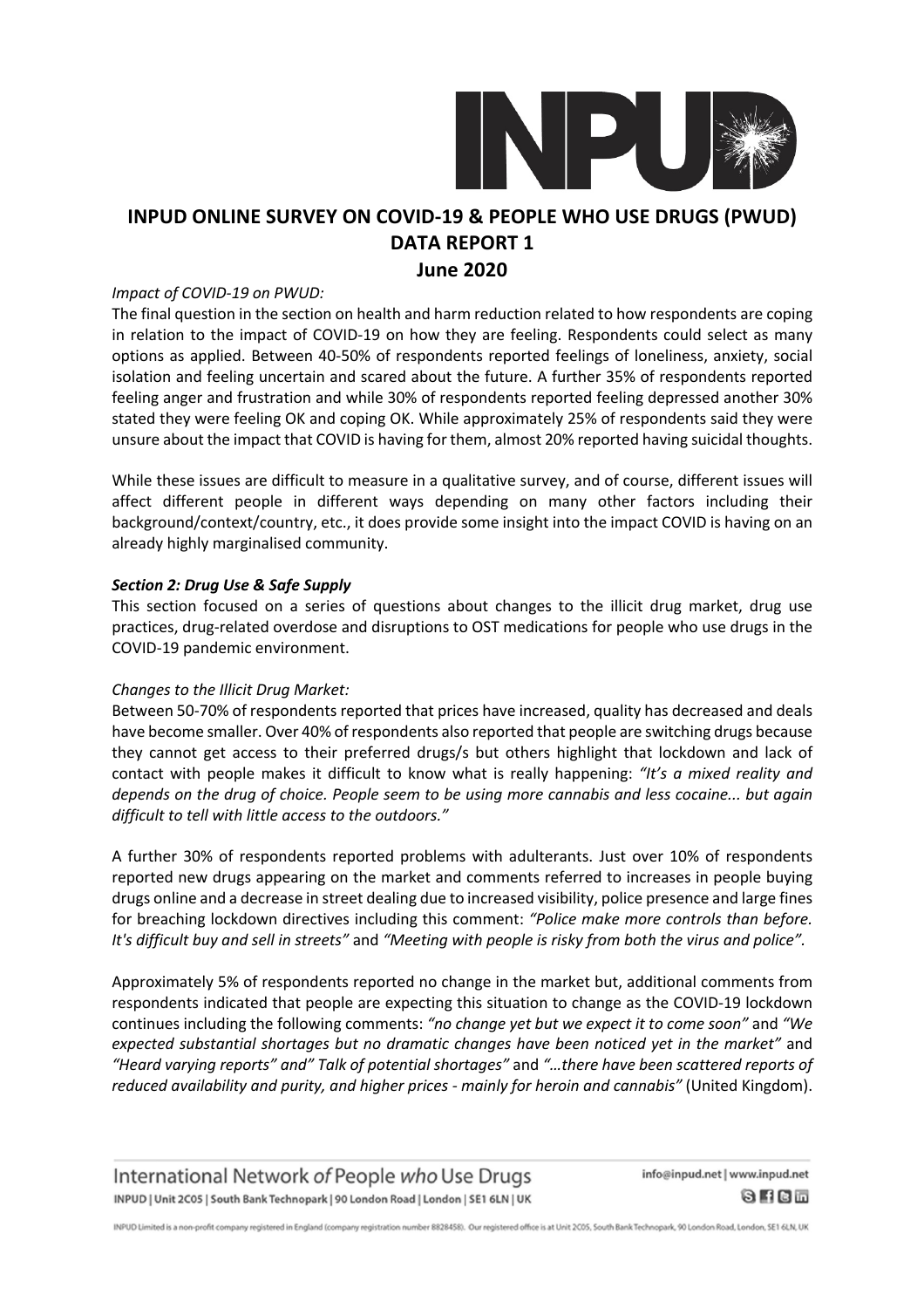

## **June 2020**

#### *Involuntary Withdrawal Due to Changes in Drug Market:*

When asked if they have been forced into involuntary withdrawal due to changes in the drug market or have heard about other people experiencing this almost 60% of respondents answered "yes" with a further 30% answering "no" and 10% unsure. The additional comments provided by respondents also spoke to this issue including: *"People are trying any sorts of drugs to manage their withdrawals"* and *"isolation has increased alcohol use to offset difficulties in acquiring drug of choice"*.

#### *Increased Risk of Overdose During COVID-19:*

When asked if they have heard of more people using alone because of physical distancing requirements, 50% of respondents answered "yes" with a further 29% answered "no" and 21% answering "unsure". The fact that half of the respondents answered "yes" indicatesthat increased risk of overdose is a significant issue for people who use drugs during COVID-19 lockdown/isolation. Comments from respondents highlight the impact that social isolation is having on people who use drugs: "People who live alone are the main ones affected - I know of several singletons who are using *a variety of drugs alone because of the lockdown - including heroin users"* and another respondent simply added *"I'm using alone more".*

We asked if people have seen/heard of increases in overdoses during COVID-19 and 14% of respondents answered "yes" with comments including: *"I've known 3 people who have died since the* pandemic started. OD rates have skyrocketed in my county. Last year we had 96 OD's, we've had 76 in *3 months during the pandemic"* (United States) *and "Multiple overdosesin the park. Lessservices mean people are more at risk"* (United States)*.* Others highlighted issues such as tolerance including *"new users with no tolerance" and "return to use with no tolerance"* (United States)*.* Othersspoke on a more personal level: "Personally I lost (OD result in Death) 2 friends - 1 very close and one estranged - within a week of each other and have heard of at least 2 other revived ODs in same month. Shits crazy" (Australia) and this comment *"A friend died from an overdose of drugs and alcohol"* (Bolivia)*.* Reports of increases in overdose have also been heard anecdotally through our networks.

Although 60% answered "no" to whether they have seen/heard of increases in overdoses during COVID-19, the remaining 26% of respondents answered "unsure" to this question. Indeed, in additional comments multiple respondents explained that although they may have answered "no" or "unsure" this did not mean that overdoses were not happening in their local area or networks but rather, that people feel very disconnected from what is happening around them due to social isolation and that the lockdown requirements make it very difficult to confirm anything that one does hear. Comments were also made about people not reporting on this issue due to fear.

This issue highlights the need to develop COVID-specific harm reduction/overdose prevention messaging by and for people who use drugs that does not simply reproduce existing messaging such as "don't use alone" but understands the complex situations that people who use drugs are managing and provides credible and realistic information for COVID conditions. Furthermore, when taken together with the data above on the ongoing lack of adequate access to take-home naloxone and

International Network of People who Use Drugs INPUD | Unit 2C05 | South Bank Technopark | 90 London Road | London | SE1 6LN | UK

info@inpud.net | www.inpud.net  $8$  H C  $-$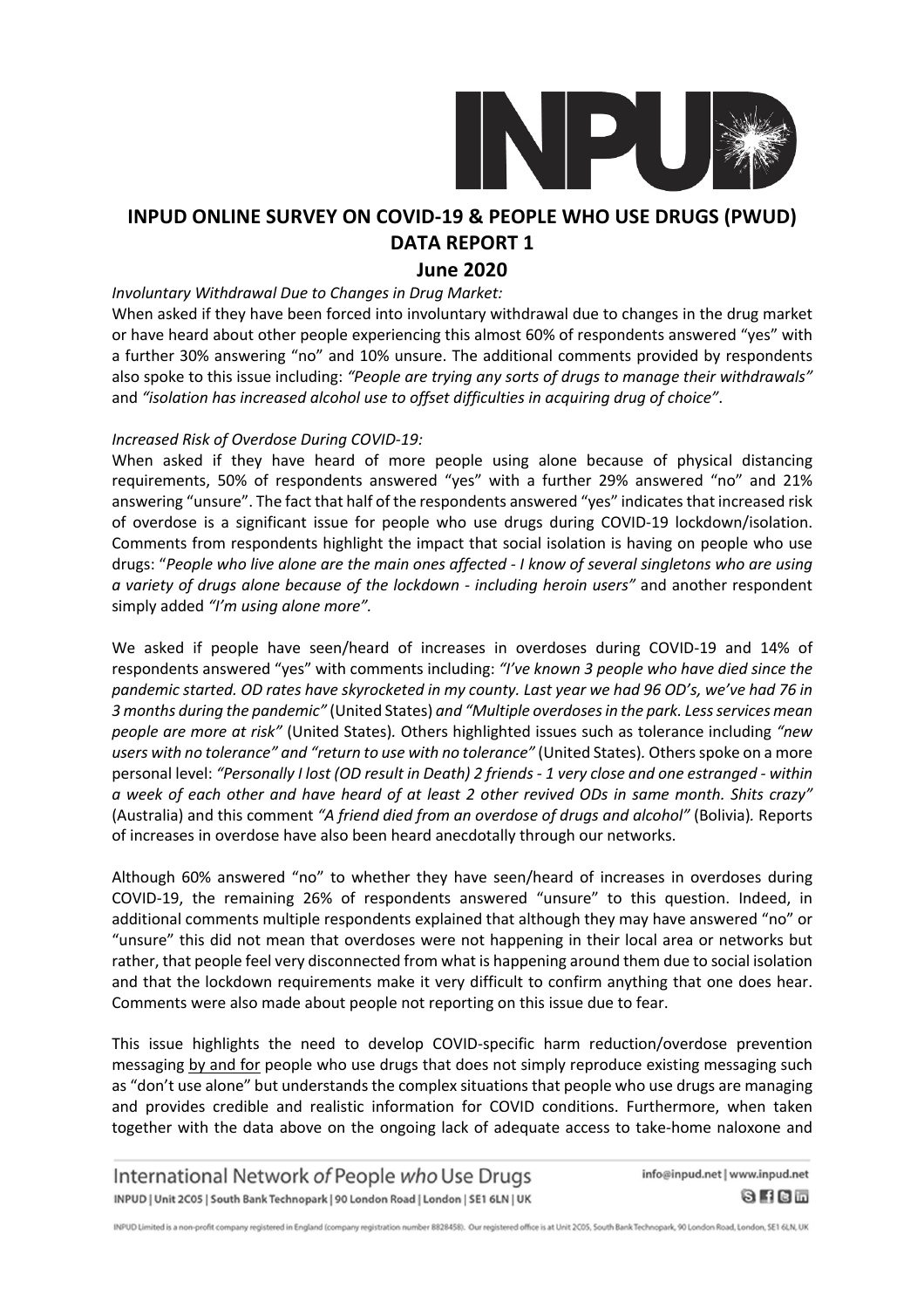

### **June 2020**

comprehensive overdose prevention, INPUD would suggest this entire area of harm reduction for people who use drugs requires urgent attention during COVID and beyond.

### *Disruptions to OST Medications During COVID-19:*

When asked if changes had been made to OST to make it easier and faster to get onto the program during COVID-19 some respondents reported services introducing specific measures with 26% reporting introducing take-home doses for OST, 41% reporting increases in the number of take-home doses for OST, 13% reported an easing of entry procedures, 18% reported removal of requirements for supervised consumption and 19% reported removal of requirements for compulsory urine analysis testing.

Despite the above changes, 40% of respondents reported "no change" to make access to OST easier or faster during COVID-19 with comments about continuing barriers to access despite policy changes such as people not being given as much flexibility with take-home doses, unsupervised consumption, etc., as the policy allows as well as arbitrary rules, onerous requirements such as 'locked-boxes' for storage of take-home doses. As also identified above, respondents also commented on difficulties associated with restrictions on new OST clients during COVID-19. Having said this however, some other respondents commented on how services had worked to implement the relaxation of guidelines including increases to take-home doses, longer scripts, simpler processes,  $3<sup>rd</sup>$  party pick-up for people in quarantine or isolation and one respondent spoke about the introduction of a hydromorphone prescribing service for people in 'active addiction' as a new service during COVID-19.

When asked specifically about disruptions to OST medications during COVID-19, while most respondents (44%) answered "no", this was closely followed by 36% of respondents answering "unsure" and 20% of respondents answering "yes". The lack of access to information about what is happening and what other people are experiencing due to lockdowns is likely to explain the high level of respondents answering "unsure" to this question. Nevertheless, respondent's comments did indicate disruptions, particularly for new clients to the program due to service closures and restrictions and for people on post-release from prison. Respondents also raised some issues with people already on programs in relation to the effect of lockdown on getting to clinics and chemists for dosing/pickup including difficulties getting through check-points in some places and miscommunications in relation to the new arrangements such as scripts not sent to pharmacy, confusion over service hours and contacting services in shutdown.

### *Planned Decreases in Policing of Drugs During COVID-19:*

When asked whether they were aware of any plans to decrease policing of drugs for personal possession and small scale supply to keep drug markets stable during COVID-19 and prevent overdose and other harms, most respondents answered "no" (73%) or "unsure" (20%) with only 7% answering "yes". Despite the lack of formal or "planned" changes, respondents made comments about changes to policing *"local police have stated that they are being "reactive" instead of "proactive" and making fewer arrests- not for oursafety'ssake, however, but theirs"* (United States)*.*Otherrespondentsstated

International Network of People who Use Drugs INPUD | Unit 2C05 | South Bank Technopark | 90 London Road | London | SE1 6LN | UK

info@inpud.net | www.inpud.net  $0$  f  $0$  m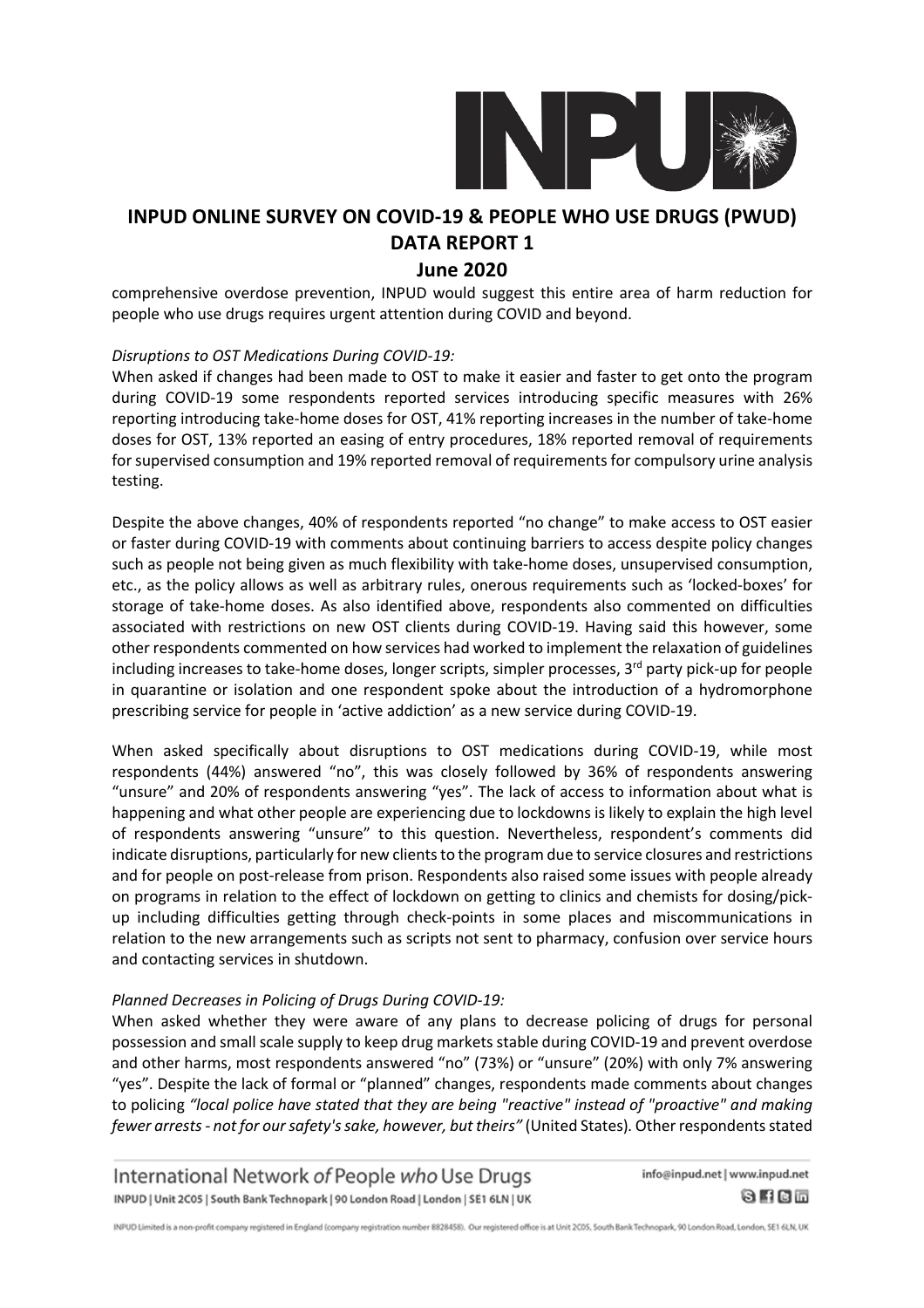

### **June 2020**

that policing of people who use drugs for non-violent small-scale supply offences continues unchanged, but now police have increased powers (India, Australia, Bahrain).

Other respondents spoke about homeless people who use drugs being the main targets of policing partly due because with lockdown, people on the streets *"standout more"* which some highlighted is made worse by the lack of safe consumption rooms: "*We have rather been the main target of police and gendarmeries since the crisis started since there are many homeless drug users and no consumption room existing"* (Cameroon). Some other respondents reported an increase in policing and in fines for people who use drugs breaching the isolation rules. While other respondents reported noticing a decrease in *"stop and search"* of people who use drugs in their areas (such as the United Kingdom), however some felt this had more to do with police not wanting contact due to fears of the virus.

### *Section 3: Drug Laws & Detention*

This section focused on a series of questions about drug laws and detention including developments in relation to decriminalisation and small-scale drug possession, policing practices, courts and alternatives to prison sentences, use of early-release and pardons and compulsory detention issues during COVID-19.

### *Decriminalisation of Personal Possession & Use During COVID-19:*

We asked respondents about whether personal possession and use of drugs are decriminalised in their city/state/country and whether this has changed during COVID-19. Perhaps unsurprisingly, most respondents 75 – 80% answered "no" to both questions. While 20% answered "yes" to decriminalisation prior to COVID-19, only 3% of those who responded reported any change to drug laws towards decriminalisation for personal possession and use of drugs during COVID-19. Although respondents did not provide specific details on laws that had changed, respondents did highlight that it is only certain drugs, under certain circumstances but people who are engaged in *"more stigmatised drug possession"* are still being charged. Others stated that it is really only cannabis that has been decriminalised or de-penalised to any significant degree rather than other illicit drugs. It was also noted that even where laws have changed, sometimes *"people who use drugs are not aware of the changes to provisions"* or the new rights associated with the changes.

Respondents also reported that in some environments, police *"turn their eyes elsewhere"* for cannabis use and sometimes for *"recreational", "tourist"* and *"club scene use"* but still prosecute local people who use drugs. Some respondents highlighted that sometimes there is decriminalisation at a city or state/provincial level but not country-wide which can cause major problems for people who use drugs who move around or travel. Even if small amounts for personal use are decriminalised, other respondents highlighted that police can still arrest and interrogate the person for cultivation or manufacturer which still carry a prison term. Respondents also highlighted that: "*many arrests were made and put people into prison during the lockdown. One died in prison from suicide after 4 days from the arrest"* (India)*.* Other respondents wished to draw attention to the fact that most countries

International Network of People who Use Drugs INPUD | Unit 2C05 | South Bank Technopark | 90 London Road | London | SE1 6LN | UK

info@inpud.net | www.inpud.net  $0$  f  $0$  m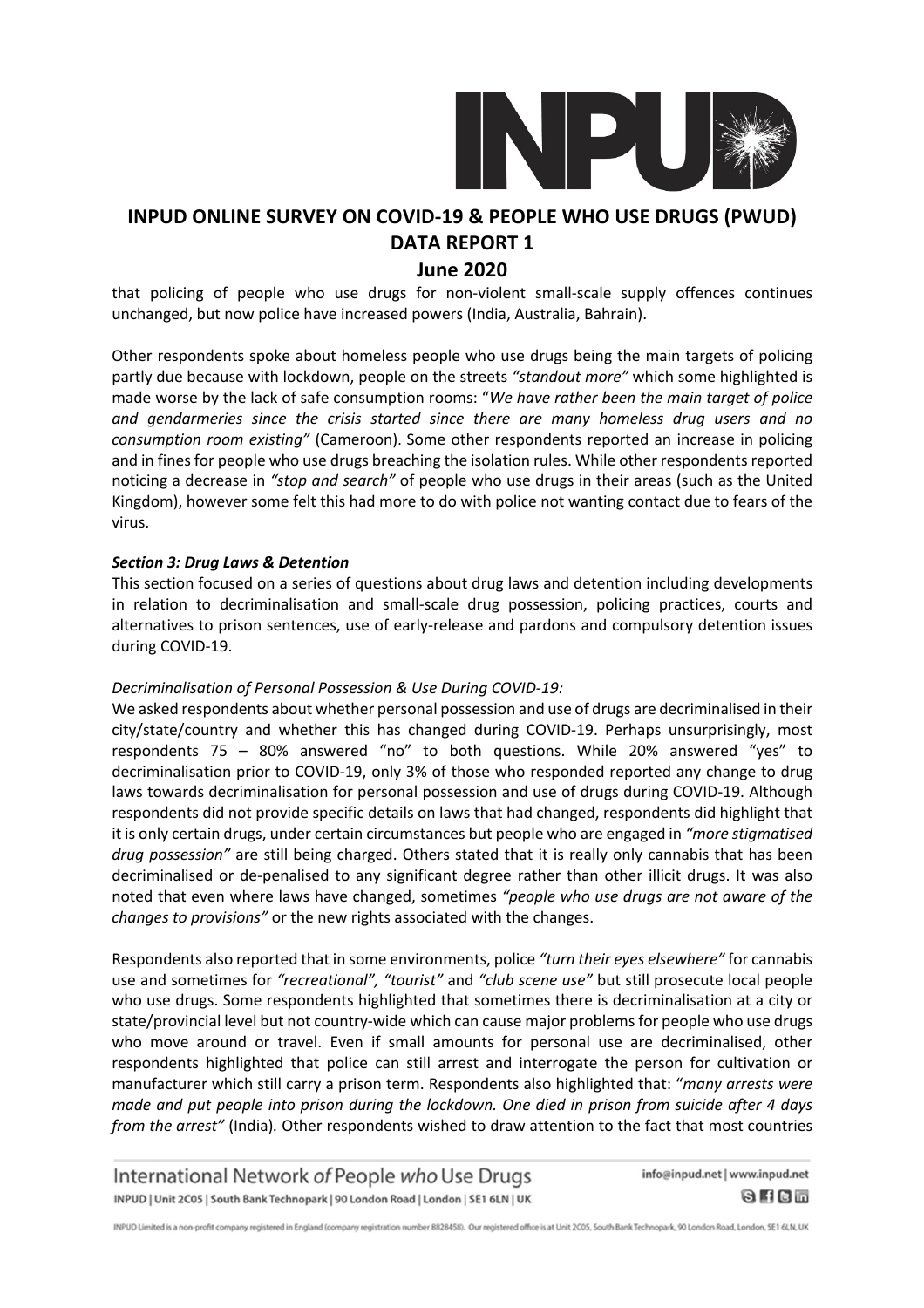

### **June 2020**

have seen no reform and indeed, have extremely harsh drug laws that have sometimes become more severe rather than more relaxed during COVID-19.

### *Increases in Policing for Drug Possession & Small-Scale Supply During COVID-19:*

Respondents were asked about increases in policing for possession and small-scale supply of drugs during COVID-19 and while 38% answered "no" and a further 32% answered "unsure", 30% of respondents answered "yes" this question. Some of the key issues highlighted by respondents included the fact that people who use drugs and homeless people who use drugs are *"standing out more"* and *"get noticed more"* due to lockdowns and coming to police attention more easily due to the lack of other public activity. Respondents also stated that people who use drugs are being *"caught up"* in routine policing such as stopping people to check if they have *"a valid reason for being out"* and people being arrested and charged as a result for possession and dealing. One respondent stated that *"people who use drugs are being charged twice if they leave home to buy drugs. Buying drugs is considered 'non-essential' so people get massive fines for 'non-essential' travel and then also charged for drug possession*" (Australia). Respondents also added that *"police have been alerted in some places to be more vigilant about people who use drugs coming out to buy drugs"*. Countries where this is reported as occurring include India, Australia, Mauritius, Malta, United States, Italy, Paraguay, Russia, and Ukraine.

### *Courts and Alternatives to Prison Sentences During COVID-19:*

When asked about whether courts are using alternatives to custodial sentencing for minor drug offences during COVID-19, most respondent (48%) answered "no", with a smaller number of respondents answering "yes" (24%) and "unsure" (28%). Of those who answered "yes" a small number of respondents reported some judges using discretion available to them to avoid the use of custodial sentencing but the majority of comments related to a lack of change. It should be noted however, that the 28% of respondents answering "unsure" likely reflects the fact that many people will not have a full understanding of (or access to information on) how magistrates, justices, etc., are responding under the COVID-19 conditions.

### *Early Release or Pardons During COVID-19:*

When asked about whether people who use drugs are being released early or pardoned for nonviolent, minor drug offences and/or for those who have less than six months to serve, 42% of respondents answered "no", 27% answered "yes" and 30% answered "unsure". The higher number of respondents answering "unsure" probably relates to the lack of information on actual numbers of people being released despite public announcements that people would be released in some cities/regions/countries as supported by this comment: *"I'm pretty sure that is a no, but I could be wrong. I haven't heard of any cases but that doesn't mean that it's not happening".*

Some respondents commented that despite public announcements about early releases for people with non-violent offences and good behaviour records, there appears to have been very little action in reality: *"the UK government promised to release more low-risk prisoners and those nearing end of sentence, but the statistics show only a few hundred have been released. Dreadful situation"* and this

International Network of People who Use Drugs INPUD | Unit 2C05 | South Bank Technopark | 90 London Road | London | SE1 6LN | UK

info@inpud.net | www.inpud.net  $0$  f  $0$  m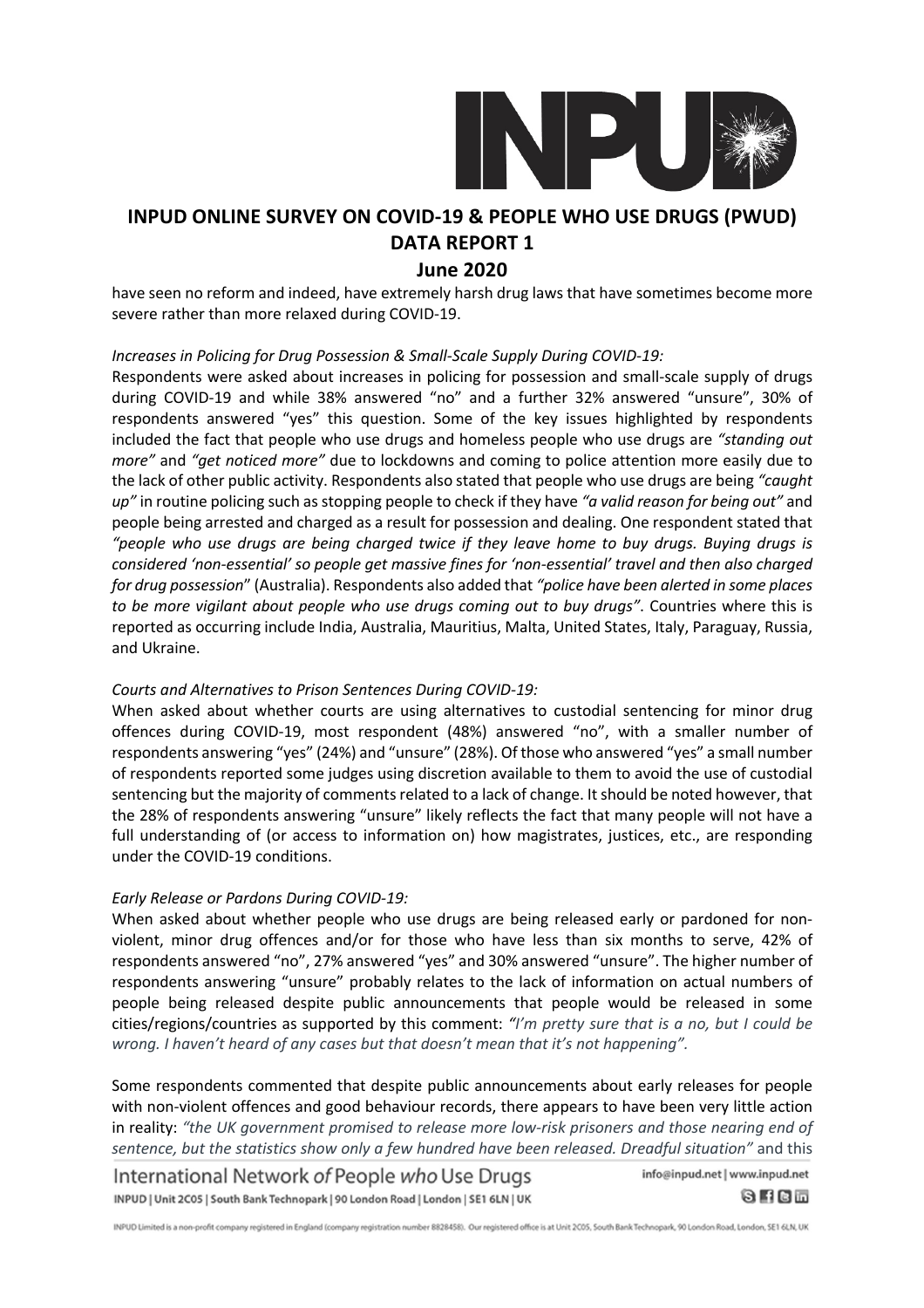

### **June 2020**

comment *"Pick and choose, not all the prisoners who were release for non-violence criminal charges from prison*". One respondent also reported: *"People are getting out early individually b/c of medical reasons, but that's it. There are local legal efforts to #freethemall, but our supposedly progressive prosecutors resist them*" and *"I read that people with lighter prison terms or good behaviour records* would be released during the pandemic but I have not seen any changes. There is talk of it but no action *so far"*.

A small number of respondents made comments however about prisoners being released during COVID-19 including this comment: *"500 people released from prison .... most of them were arrested for drug consumption"*. Along with several other issues identified in this survey, developments in relation to early-release and pardons should be monitored further to confirm whether policy commitments in this space are being implemented.

### *Released from Compulsory Detention/Private Centres with Coercive Measures During COVID-19:*

While at least half of respondents skipped this question because they did not view a question about compulsory treatment centres and/or private treatment centres using coercive measures as relevant to their setting. Of those who responded, 41% stated "no", 50% were "unsure" and 4% answered "yes" in relation to compulsory detention centres and 5% answered "yes" in relation to private treatment centres with coercive measures. Although there were limited additional comments in relation to this question, INPUD would suggest that over 90% of respondents either answering "no" or "unsure" about whether people who use drugs have been released from compulsory detention and private treatment centres during COVID-19 is a 'red-flag' issue that requires urgent attention both in COVID and non-COVID conditions.

### *Forced into Compulsory Detention, Rapid Detox, Quarantine Camps & Homeless Shelters During COVID-19:*

When asked whether people who use drugs are being harassed or forced into compulsory detention centres, rapid detox in incarceration, quarantine camps & homeless shelters during COVID-19 11% respondents answered "yes" in relation to compulsory detention, 6% in homeless shelters, 30% answered "no" and 53% answered "unsure". Respondents also commented that in some cities, people who use drugs who are homeless are being offered hotel rooms (many of which are vacant) which most people accept due to extra comfort and safety.

### *Section 4: Protecting Human Rights*

This section focused on a series of questions about the effect of emergency powers on specific communities including increased police violence, housing eviction, social protection measures, drugrelated stigma, race-based discrimination and the role of peer-based support during COVID-19.

### *Emergency Powers Being Used to Target Specific Communities:*

Of concern is that when asked about whether emergency powers are being used to target specific communities on average, 37% of respondents answered "yes", 35% "no" and 26% answered "unsure". The issues associated with this 'targeting' is highlighted further in the question asked about which

International Network of People who Use Drugs INPUD | Unit 2C05 | South Bank Technopark | 90 London Road | London | SE1 6LN | UK

info@inpud.net | www.inpud.net  $0$   $10$   $\overline{0}$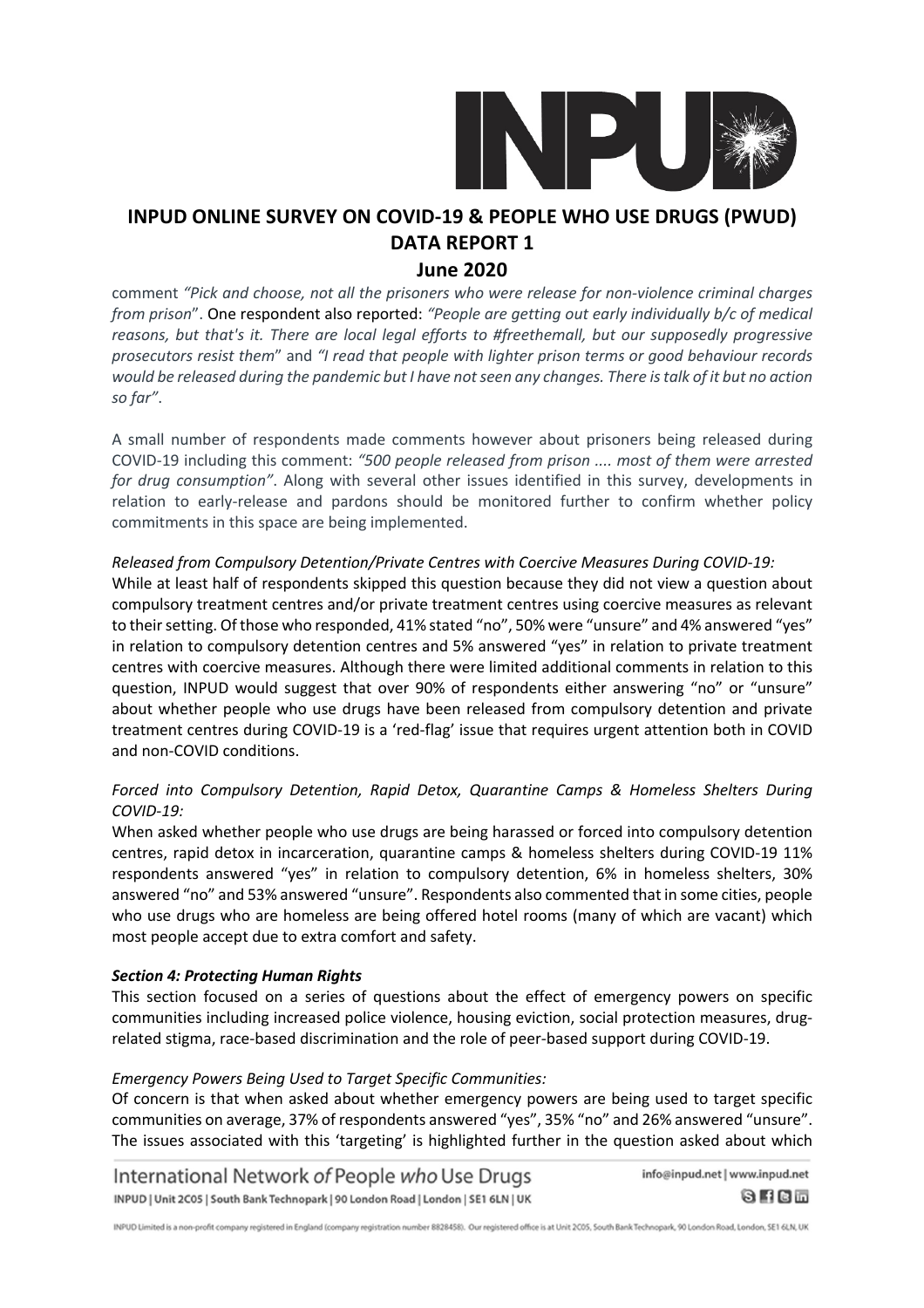

### **June 2020**

communities respondents believe are being targeted where respondents identify people who spend a lot of time on the streets (59%), homeless people (52%), people who use drugs (44%), people of colour (33%), sex workers (30%), women who use drugs (26%), people with mental health issues (26%), first nations (19%) and trans communities (11%).

When asked whether people who use drugs are being fined for breaches of distancing or lockdown laws, approximately 40% of respondents answered "yes", 24% answered "no" and 37% answered "unsure". In addition, comments by respondents highlighted that although people might hear about *"crackdowns"* and fining of certain communities, these actions are often *"out of the public view"* and therefore, can make it difficult to prove and/or quantify about what is happening. Others highlighted just how difficult it can be to achieve social distancing in lockdown particularly in communities experiencing poverty where overcrowding is an everyday reality. Respondents also raised issues about the reality of *"being a drug user and needing to leave home to get drugs".* Participants also discussed issues about people who have nowhere else to go and are often in parks and other public places and are therefore *"constantly harassed/facing fines that they can't pay"*.

### *Violence Against People Who Use Drugs During COVID-19:*

When asked if they had heard about more violence towards people who use drugs during COVID-19, while the majority on average answered either "no" (30%) or "unsure" (27), it is concerning that the remaining 43% of respondents answered "yes" either in relation to law enforcement (23%), the general community (8%) or both (12%). Comments included statements about *"homeless and roofless* people who use drugs always being a target for violence but that COVID has made them more at risk". Another respondent spoke about *"tons of stabbings and assaults against people who use drugs and homeless people*". Other respondents made comments about both *"direct violence from law enforcement"* and *"more racism and risk of being attacked"* during COVID-19. Another respondent commented on the fact that while people who use drugs may not be being targeted specifically, *"they end up being targeted because they come out to source drugs and in the current context are more obvious and become a focus".*

### *Violence Towards Women Who Use Drugs Incl. Intimate Partner Violence During COVID-19:*

Response to the question about violence towards women who use drugs including intimate partner violence was mixed with 37% answering "yes", 37% answering "no" and the remaining 26% "unsure". In the additional comments, one respondent raised issues about female sex workers who are drug users experiencing increased threats of violence during COVID including *"demands of quick sex"* and being *"forced to beg for money by partners due to less sex work or face beatings"* (United Kingdom).

Respondents also made comments about their own experience of violence and those they have heard about including increasing intimate partner violence and family and domestic violence during COVID due to being in lockdown often in very small spaces in poor circumstances. One respondent described the situation as *"nowhere to run"*. Other respondents spoke about *"couples fighting even more in lockdown"*.

International Network of People who Use Drugs INPUD | Unit 2C05 | South Bank Technopark | 90 London Road | London | SE1 6LN | UK info@inpud.net | www.inpud.net  $8$  H C  $-$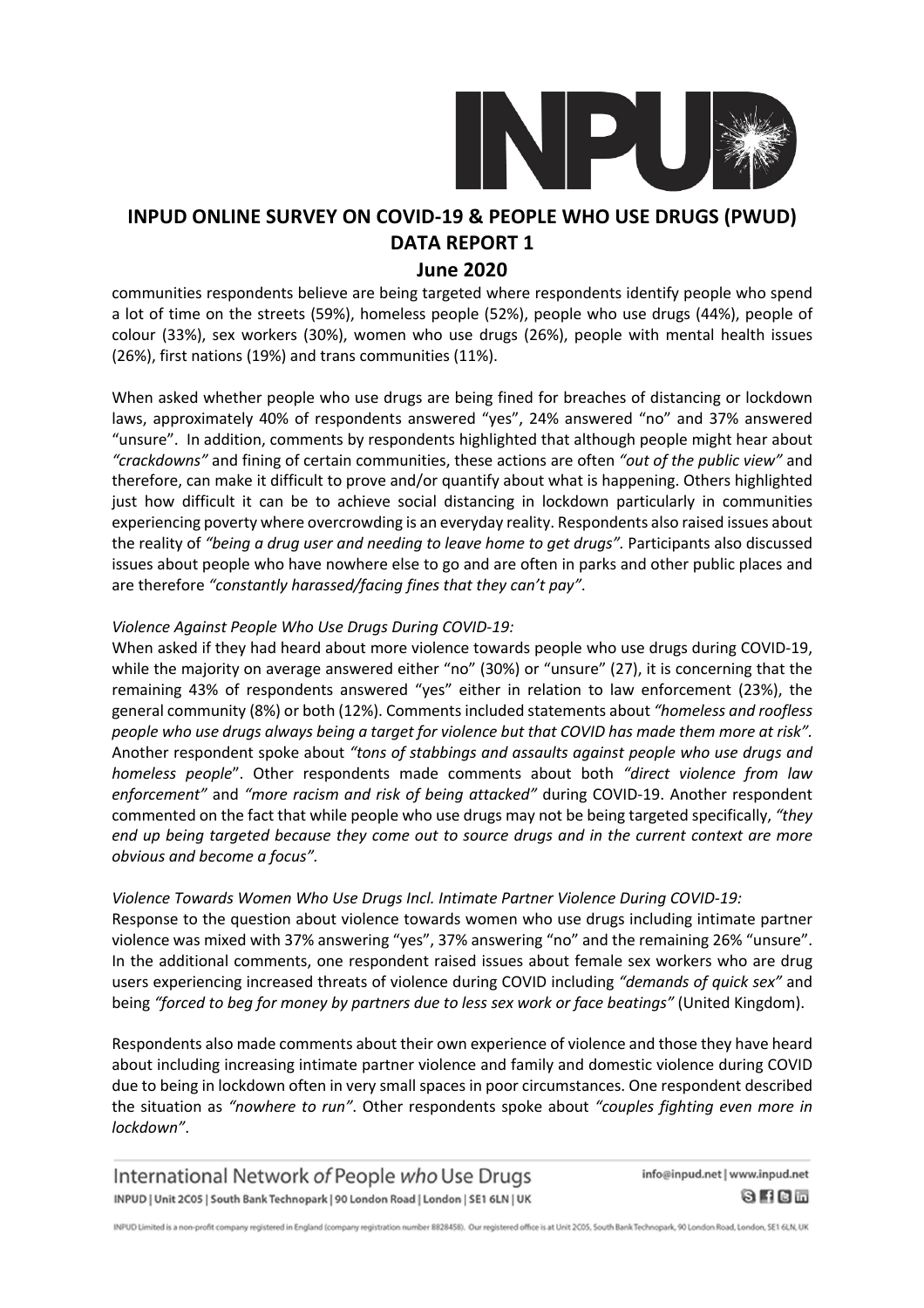

### **June 2020**

### *Housing Eviction During to COVID-19:*

Respondents were asked whether they have or know about people who use drugs who have been evicted due to inability to pay rent during COVID-19. In response, on average 23% of respondents answered "yes", 59% answered "no" and 18% answered "unsure" to this question. In additional comments, respondents added that *"supposed bans and stays on evictions but only for some – people who use drugs still being told, threatened to leave, getting notices and being evicted"*. Respondents also spoke about direct and close personal knowledge of evictions due to COVID-19 and not being able to pay full market rent and job losses (particularly casual workers).

### *Access to Social Protection Measures without Official ID Papers During COVID-19:*

When respondents were asked about whether they have experienced less access to social protection measures during COVID-19 due to not having official identification (ID) papers, most respondents (44%) answered "yes", with 33% answering "no" and 23% answering "unsure". Additional comments by respondents focused on the fact that services are not able to provide support to people without official ID cards/papers such as *"Peers without ID can't access relief and social benefits"* (India). Other respondentsstressed the current difficultiesfor people post-release who have *"no phone, get released without support, services are closed, departments are closed and there is no way to even get an ID card"* (United States) and *"If you don't have a phone and get released from incarceration there's no support to manage your health insurance, benefits, or get an ID"*. Respondents also commented that people without ID cards cannot get any work or other support and are living very hard lives: *"many people are receiving emergency food stamps"*.

### *Stigma and Discrimination Towards People Who Use Drugs During COVID-19:*

Respondents were asked about whether drug-related stigma and discrimination had increased during COVID-19 and while 44% answered "no", 38% answered "yes" and a further 18% answered "unsure". One of the key issues to highlight in relation to the above responses is that research has shown that stigma and discrimination for people who use drugs is so ubiquitous that it is virtually a universal experience. In this context, it is possible that those who answered "no" were acknowledging that although stigma and discrimination may not have increased during COVID-19, existing high levels of stigma and discrimination continues. This is further supported by the comments by respondents that state that people who use drugs *"always experience a lot of stigma and discrimination and this hasn't changed due to COVID-19"*. It has just been exacerbated by COVID conditions in some contexts and for some people who use drugs who are after all a very heterogeneous group.

### *Race-Based Discrimination Towards People Who Use Drugs During COVID-19:*

When asked about whether they had seen or experienced increases in race-based discrimination against people who use drugs during COVID-19 most respondents (48%) answered "no" although 26% of respondents answered "yes" and a further 26% answered "not sure". When taken together, a majority of respondents answered either "yes" or "unsure" which makes this issue an important area of ongoing monitoring for this survey. Respondents who provided comments identified race-based discrimination against people of African American Creole decent, Chinese and other Asian

International Network of People who Use Drugs INPUD | Unit 2C05 | South Bank Technopark | 90 London Road | London | SE1 6LN | UK

info@inpud.net | www.inpud.net  $0$   $10$   $\overline{0}$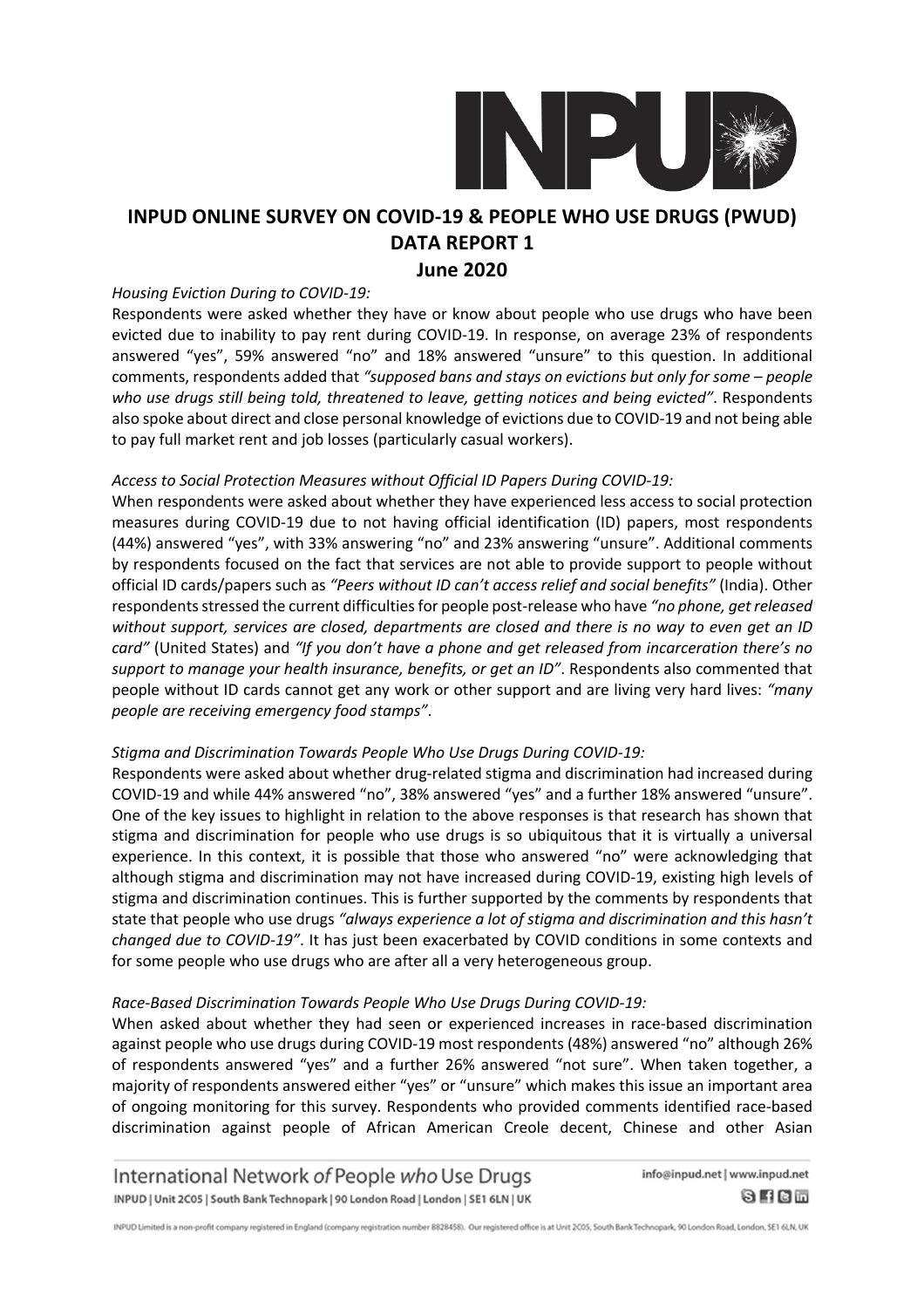

### **June 2020**

backgrounds and migrant communities who are experiencing homelessness and the fact that COVID-19 has created even more race-based discrimination due to increased fears in the community.

### *Support & Solidarity Among People Who Use Drugs During COVID-19:*

When respondents were asked about support they have received and provided among the community of people who use drugs during COVID-19 (respondents could choose as many options as applied), on average the main types of support included: harm reduction equipment deliveries and buying food for others (over 50%). This was followed by help with advocacy, getting together to look after each other, mobilising around a specific issue, cooking meals for each other, financial support and providing safe places to stay (30-49%). The final area included use of phone data/internet (30%), help with transport to health and other services (28%) and buying food together and helping with children (17%). Several respondents made comments along the lines of the following comment about solidarity between peers which has made them "*feel proud of the ideas and attitudes of people who use drugs and the way that people take care of each other's needs"* (United States).

### *Role of Peer-Based PWUD Networks During COVID-19:*

When asked about the role of peer-based PWUD networks during COVID-19 respondents were asked to identify what services and supports people had access to and/or found helpful. Respondents identified a large range of service and supports including: advocacy on rights and needs including housing/homelessness, OST advocacy, NSP and harm reduction services, distributing OST, ART and HCV medications, drug checking services, connection to emergency supports, hygiene supplies, food & cash, COVID information, monitoring services, outreach, overdose prevention and naloxone, rights and policing, transport to services, suicide prevention and mental health support.

When asked whether peer-led services had been 'more' or 'less' active during COVID-19 respondents said that peer-led services (where they are available) have been very active and sometimes the only services available when other mainstream service have gone into lockdown. Respondents however did also identify that peer-based organising and services have been challenged by the lockdown measures and policies with many peers and some peer-based organisations having to focus on survival as well as trying to support their local communities of people who use drugs.

Nevertheless, respondents highlighted that peer-led services and organisations have been motivated thorough a heightened sense of urgency, peer motivation and a sense of solidarity. While some organisations may have received some increase in funding to address the demands of the COVID-19 pandemic, most have been motivated through initiative and making the most of peers wanting to support their community through the COVID-19 pandemic.

### **CONCLUSION**

This ground-breaking survey by the International Network of People Who Use Drugs (INPUD) provides a unique perspective on the impact of the COVID-19 pandemic on the lives of people who use drugs

International Network of People who Use Drugs INPUD | Unit 2C05 | South Bank Technopark | 90 London Road | London | SE1 6LN | UK info@inpud.net | www.inpud.net

 $0$   $10$   $\overline{0}$